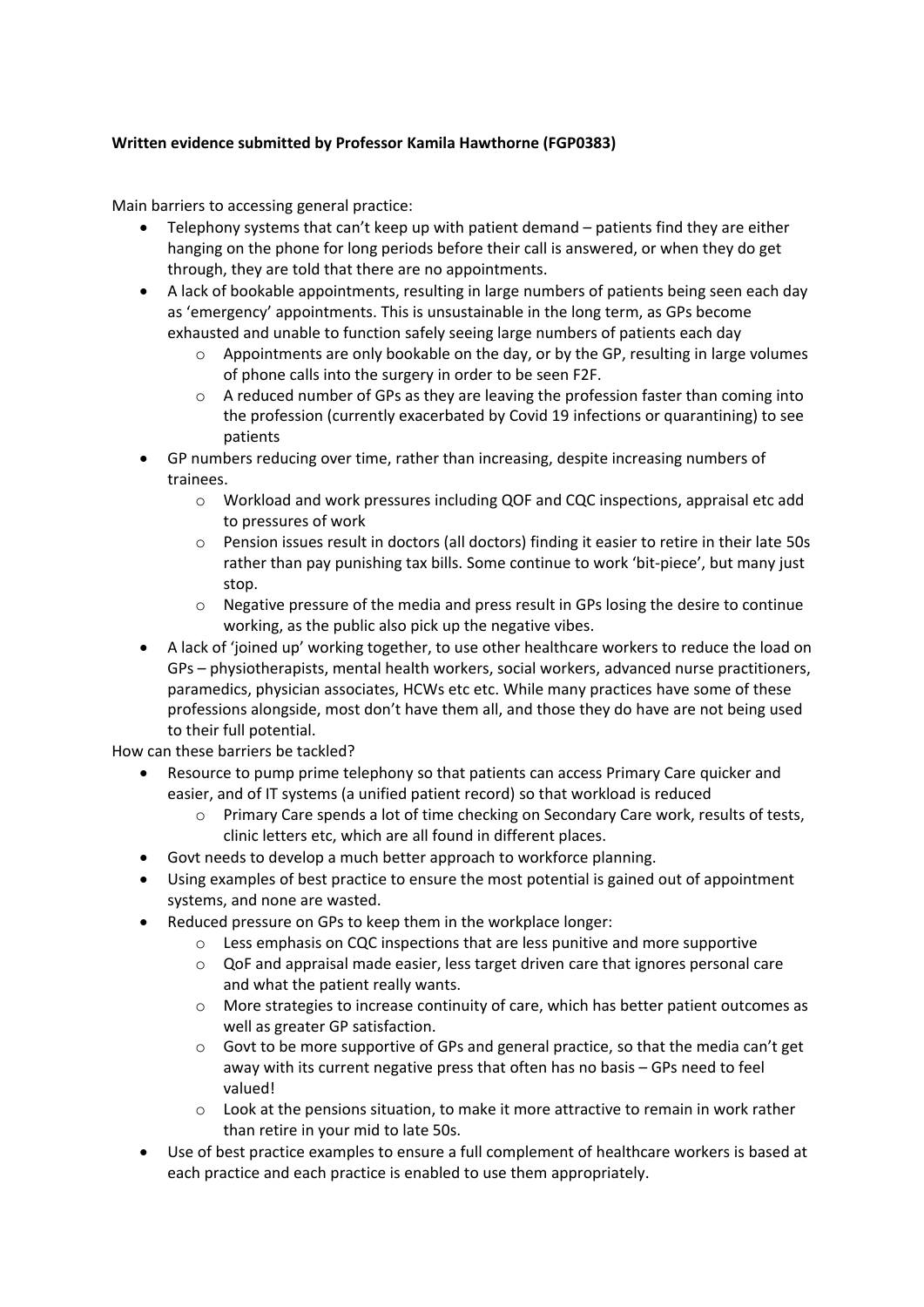o Leadership and teamworking skills for GPs to enable grassroots leadership to be maximised.

To what extent does the Govt and NHS England's plans for improving access for patients and supporting general practice address these barriers?

- DoH and NHSE's plans will not address the barriers above
- ICS are a worrying development as the GP voice will be lost
- Setting access targets and threatening to 'name and shame' the bottom 20% is foolish, as there will always be a 'bottom 20%' even if all practices are exemplary. Better to help those practices that are struggling rather than punish them.
- Allocating extra funds will only help if it is continuous and not fixed term, to pay for the additional healthcare workers needed. There are so few locums around that it won't go far paying for GP locums.

What are the impacts when patients are unable to access general practice using their preferred method?

- Anger and frustration
- Patients' symptoms going unseen and potentially losing valuable time in diagnosing serious illness
- Overuse of out-of-hours services and A&E
- Patients seeing a number of GPs and not having continuity of care, as they try to see anyone that they can get an appointment with
- Loss of trust in a very entrustable profession

What role does having a named GP – and being able to see that GP – play in providing patieints with the continuity of care they need:

- There is now a great deal of evidence, both from the UK and from Scandinavia, that continuity of care reduces hospital admissions, saves lives and increases satisfaction with the services. This has been shown recently for dementia care as well (BJGP Jan 2022).
- Increased job satisfaction for the GP it is much better seeing patients you already know than every patient being someone you haven't met before and need to catch up with.
- Relationship care is a vital aspect of general practice, and the relation between patient and doctor is know to be therapeutic in itself.

What are the main challenges facing general practice in the next 5 years?

- Workforce continuing to shrink if none of the barriers are tackled in the ways I've described above.
- Workload continuing to increase
- More practices going to the wall, and having to be 'managed'
- Privatisation taking over practices that have folded
- A loss of the ethos of general practice so beloved by the public
- A loss of the standards of care we currently offer patients
- Loss of morale amongst GPs many describe feeling exhausted, overwhelmed and suffering from moral distress.
- The joy of general practice continuing to evaporate
- Without a well organised primary care system, the whole NHS will suffer.

How does regional variation shape the challenges facing general practice in different parts of England, including rural areas?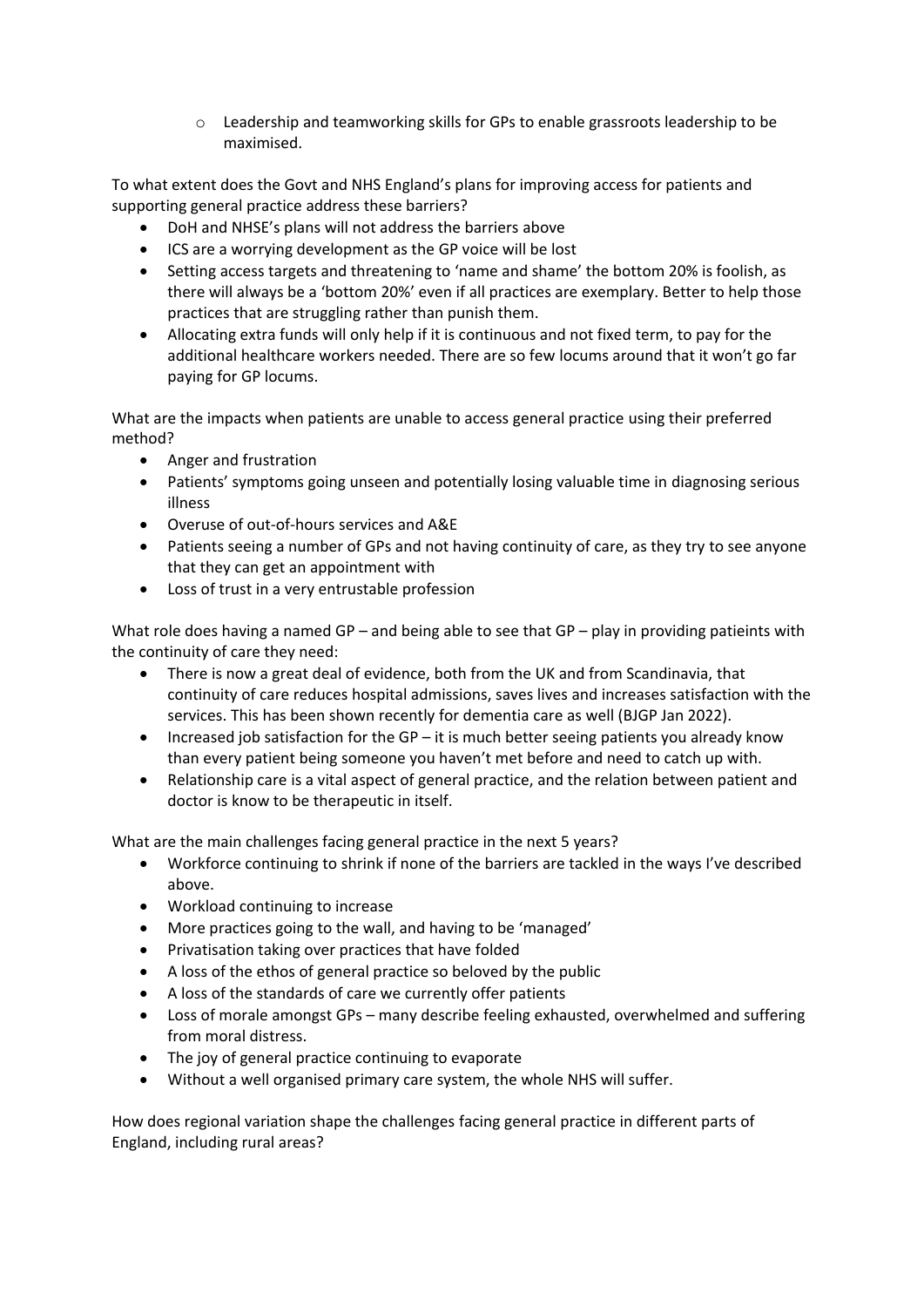- Some places are very desirable affluent, middle class suburbs and small towns etc. Income is steady and because the area is desirable, it is easier to find GP replacements when GPs leave or retire.
- Some places including rural and coastal areas, are less affluent, and often don't want to work there. A lack of housing, schooling, access to the comforts of a town or city mean many GPs don't want to work there. In the Welsh Valleys for example, there are a large number of older GPs, and International Medical Graduate GPs who are about to retire, with no-one wishing to take over.
- Inner city areas have similar problems GPs earn less, the practice premises tend to be in less well-maintained condition, and it is difficult to attract new GPs to the area to work.

What part should general practice play in the prevention agenda?

- GPs should have a large part to play in the prevention agenda at a community level. This could be on an ICS basis, but in conjunction with other community services
- GPs are well thought of by their communities and can play a pivotal role in mobilising new services alongside Third Sector and voluntary agencies.
- GPs should be working with schools, the police and community centres/ places of worship to empower the public to take more healthy lifestyle action. By the time someone comes to the GP with Type 2 Diabetes, overweight, high blood pressure, heart disease and depression, it is too late to do any more than apply sticking plasters. It could be prevented by earlier interventions and GPs would be brilliant at this – but THEY MUST HAVE THE TIME TO DO IT!

What can be done to reduce bureaucracy and burnout, and improve morale, in general practice?

- Work with GPs to find out exactly what are the main causes and then find solutions to stop them. For example, CQC could be more supportive and less punitive, QoF pushes GPs into often little -evidenced large-scale work, a unified patient record would save huge amounts of time currently spent chasing information that is difficult to find.
- Institute the role of Medical Personal Assistants in general practice to help with administrative duties that are very time consuming and take GPs away from frontline patient care.
- Devolve responsibility for 'Fit Notes' away from GPs to other members of the healthcare team.
- Clearer Govt support for general practice both public support and financial support for better premises, better telephony, properly staffed multi-disciplinary teams, leadership training and support etc.

How can the current model of general practice be improved to make it more sustainable in the long term, in particular:

Is the traditional partnership model in general practice sustainable given recruitment challenges, the prioritisation of integrated care and the shift towards salaried GP posts?

- One size will not fit all there are some places where the traditional partnership model, if it is properly resourced, will work much better than a salaried model. In salaried 'managed' practices, GPs do not have a say in how the practice is run, and there are few economies or solutions to long-winded ways of doing things. They are less likely to stay on when there are still patients to see, if they are salaried with fixed working hours. In general, the current model of general practice, if it is allowed to work well, is the most economical and efficient way of providing services to patients in Primary Care.
- There are many GPs who do not wish to be partners they wish to be able to leave the responsibility of running a practice to others, just come in to see patients and then leave. That is fine, and many of these GPs are at the beginning or end of their careers, and there must be provision for this type of GP as well as the partnership model.